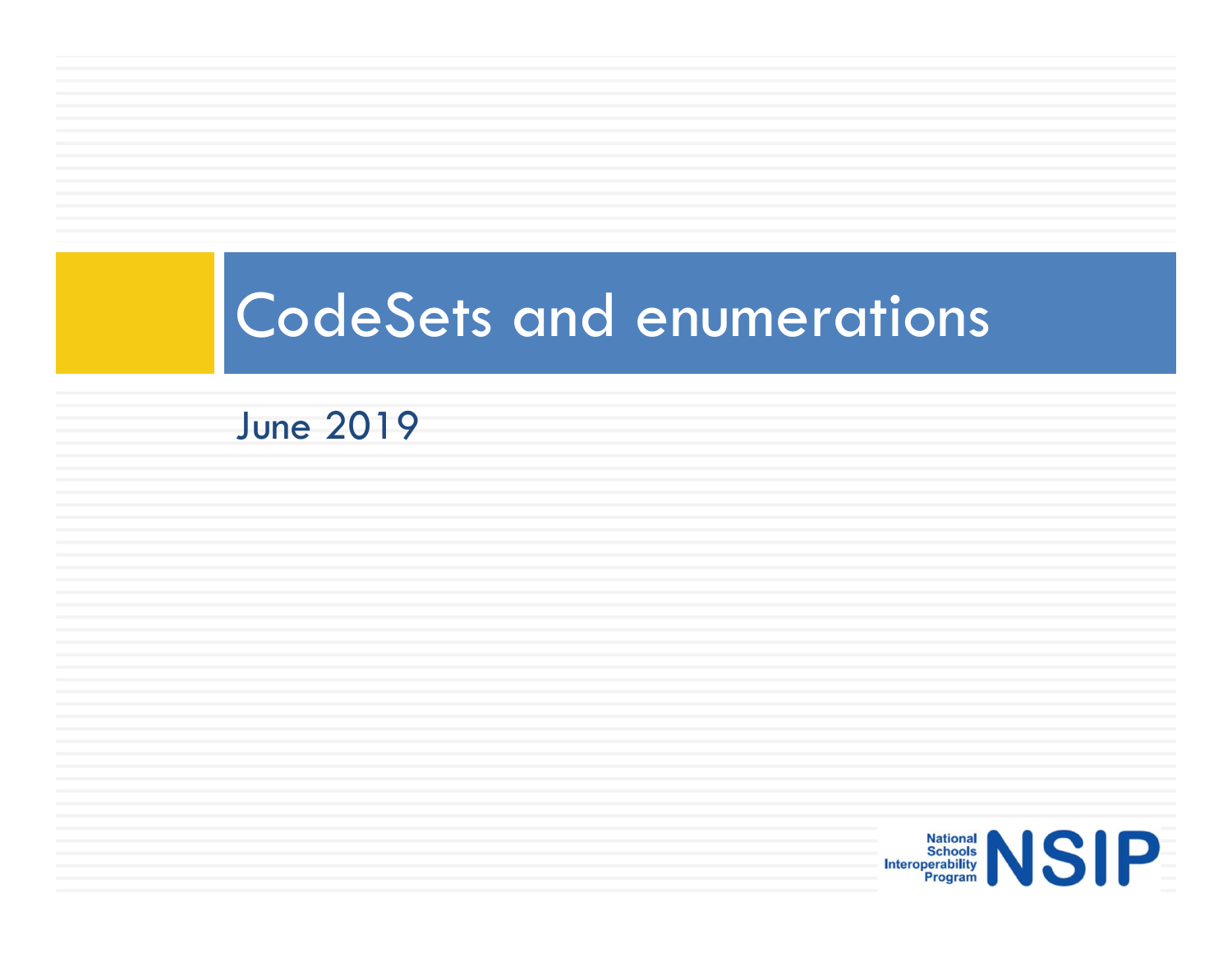# CodeSets and internal enums

**Nombiation in the current SIF Data Model is by;** 

- 
- **OdeSets and internal enums**<br>
Validation in the current SIF Data Model is by;<br>
A valid codeset defined as a type in two ways;<br> **E.g.** IndigenousStatus is typed as<br>
AUCodeSetsIndigenousStatusType **E.g. Indigenous State Indigenous State Indigenous**<br> **E.g. IndigenousStatus is typed as**<br> **E.g. IndigenousStatus is typed as**<br> **A** valid codeset — defined as a type in two ways;<br> **E.g.** IndigenousStatus is typed as<br>
AUCode AUCodeSetsIndigenousStatusType http://specification.sifassociation.org/Implementation/AU /3.4.4/CodeSets.html#AUCodeSetsIndigenousStatusType idation in the current SIF Data Model is by;<br>
A valid codeset – defined as a type in two ways;<br>
■ E.g. IndigenousStatus is typed as<br>
AUCodeSetsIndigenousStatusType<br>
http://specification.sifassociation.org/Implementation/A
	-
	- http://specification.sifassociation.org/Implementation/AU /3.4.4/CommonTypes.html#CountryType
- Restrictions in line;

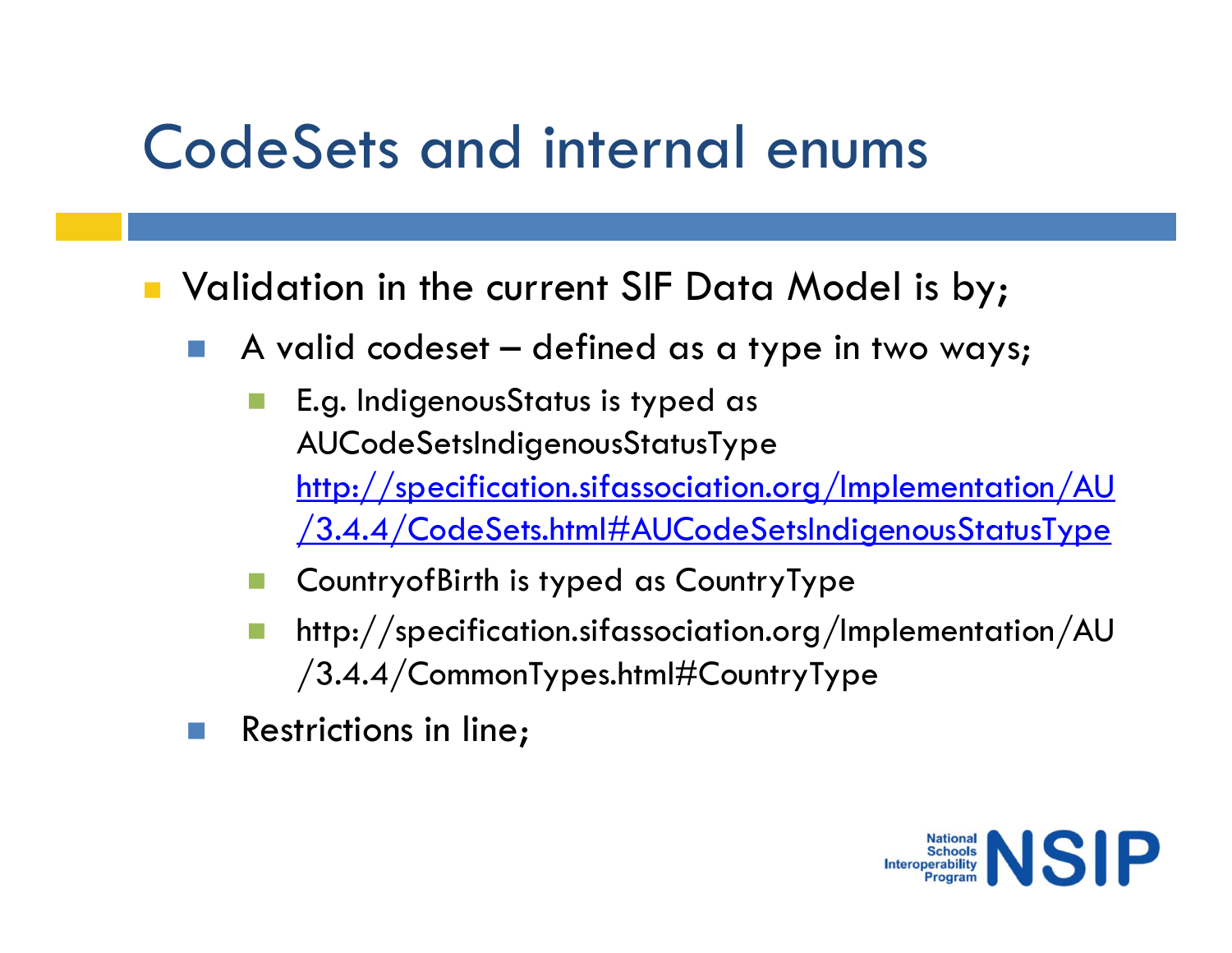#### **CodeSets**

CodeSets<br>
These typed codesets can be 'simple' or 'complex'<br>
Simple;<br>
E.g. IndigenousStatus is typed as

- Simple;
- **LeSets<br>
Se typed codesets can be 'simple' or 'complex'<br>
Simple;<br>
E.g. IndigenousStatus is typed as<br>
AUCodeSetsIndigenousStatusType<br>
http://specification.sifassociation.org/Implementation/AU<br>
http://specification.sifassoci** AUCodeSetsIndigenousStatusType http://specification.sifassociation.org/Implementation/AU /3.4.4/CodeSets.html#AUCodeSetsIndigenousStatusType se typed codesets can be 'simple' or 'complex'<br>
Simple;<br>
E.g. IndigenousStatus is typed as<br>
AUCodeSetsIndigenousStatusType<br>
<u>http://specification.sifassociation.org/Implementation/AU</u><br>
<u>/3.4.4/CodeSets.html#AUCodeSetsIndig</u>
- Complex;
	-
	- **http://specification.sifassociation.org/Implementation/AU** /3.4.4/CommonTypes.html#AttendanceCodeType

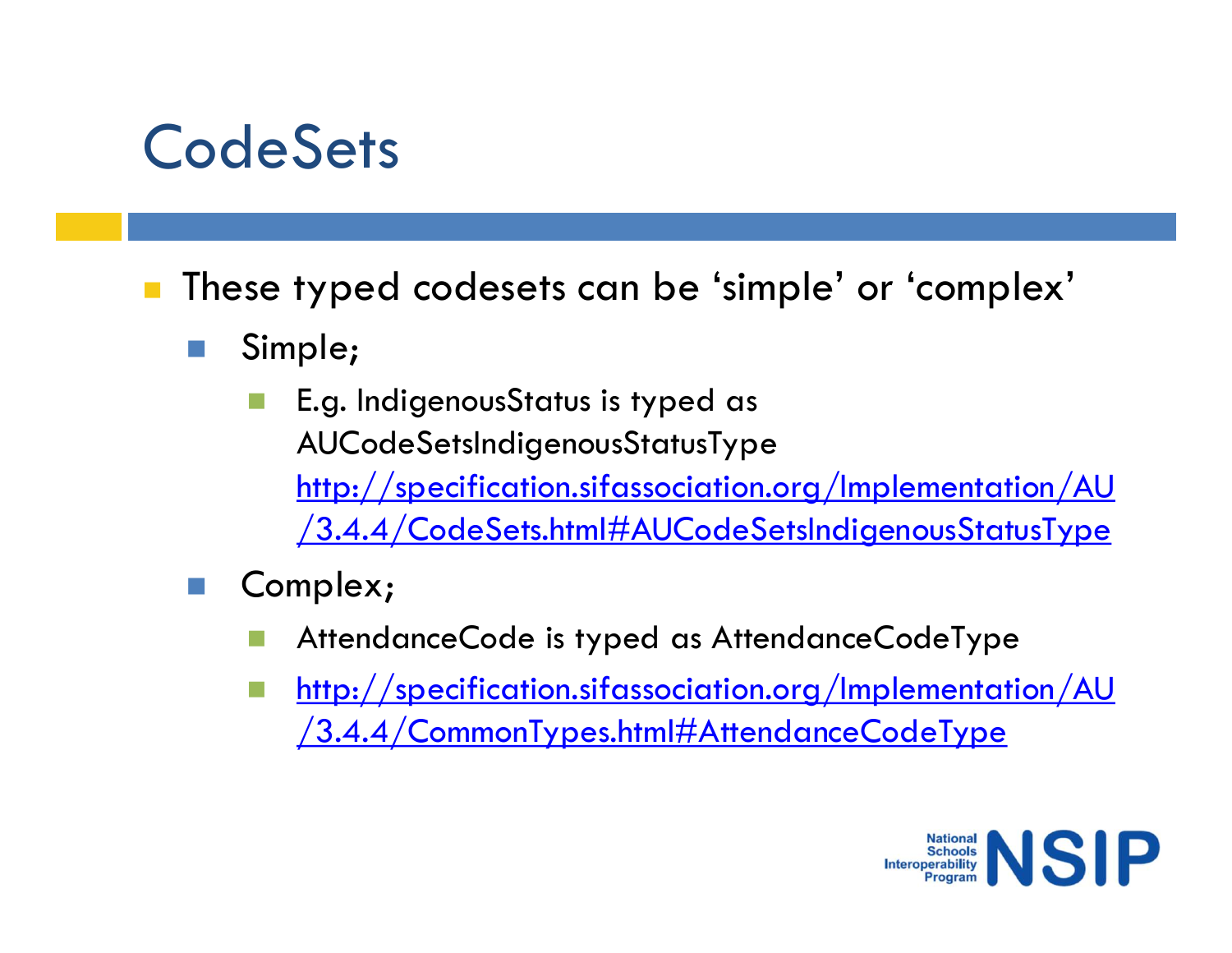#### **CodeSets**

- CodeSets<br>
Simple CodeSet validation<br>
Is restricted to the list of values in the current<br>
specification Is restricted to the list of values in the current specification
- The Complex type allows for an additional code value to be passed with the main SIF Code e.g.

<AttendanceCode> <Code>200</Code> <OtherCodeList> Is restricted to the list of values in the current<br>specification<br>e Complex type allows for an additional code<br>slue to be passed with the main SIF Code e.g.<br>trendanceCode><br>Code>200</Code><br>Code>200</Code="Local">S</OtherCode Is restricted to the list of values in the current<br>specification<br>e Complex type allows for an additional code<br>slue to be passed with the main SIF Code e.g.<br>tendanceCode><br>Code=200</Code><br><CoherCodeList><br><CotherCodeList><br>/Ot </OtherCodeList> </AttendanceCode>

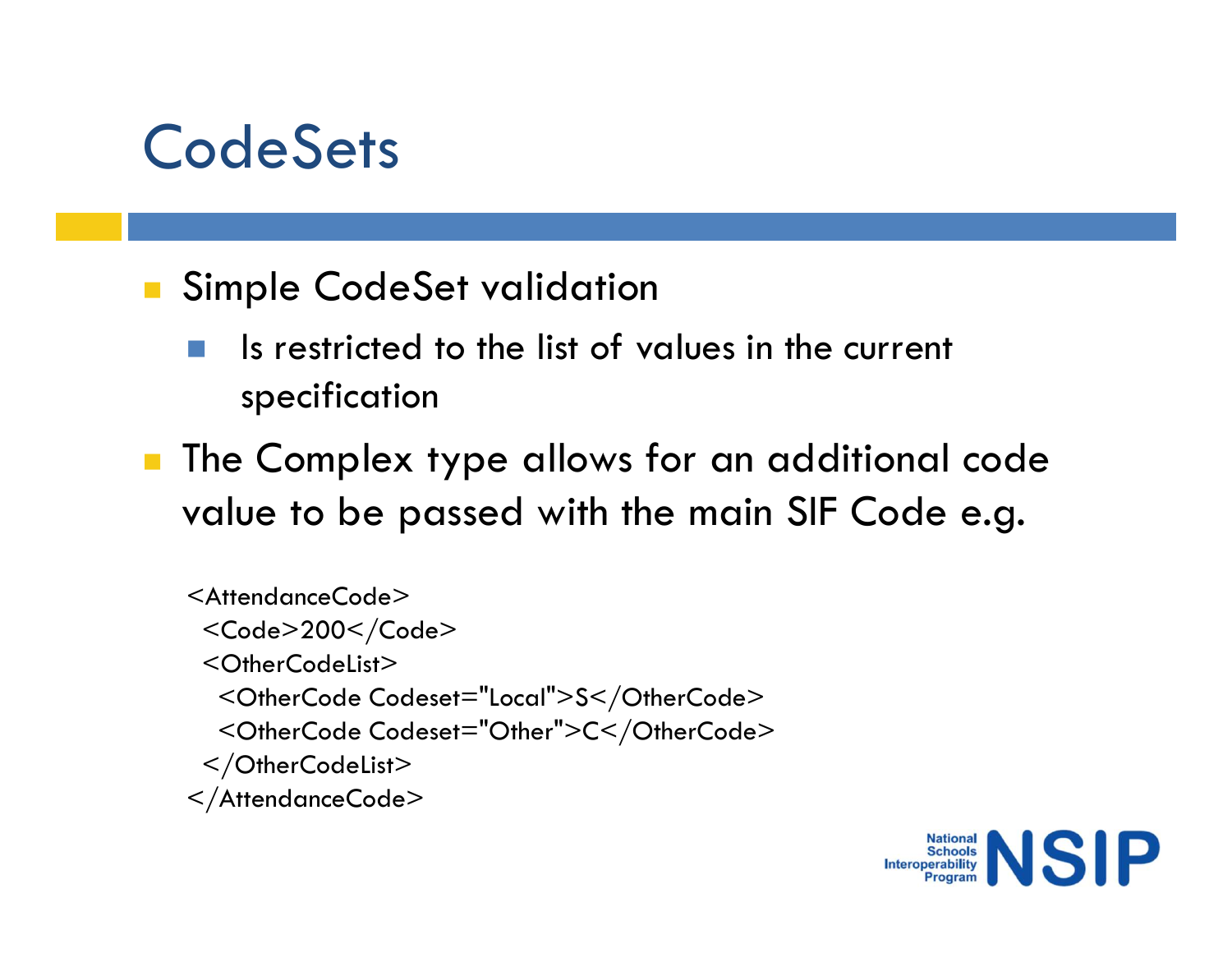#### enums

#### Restricted in line;

```
:<br>
2020 - Multimary Marson Christen<br>
Multimary - AuthenticationSource"><br>
- Xs:simpleType><br>
- Xs:restriction base="xs:token"><br>
- Xs:enumeration value="AUAccessShibboleth" />
        <xs:simpleType>
            IMS<br>stricted in line;<br>lement name="AuthenticationSource"><br>xs:simpleType><br><xs:restriction base="xs:token"><br><xs:enumeration value="AUAccessShibboleth" /><br><xs:enumeration value="MSActiveDirectory" /><br><xs:enumeration value="
               <xs:enumeration value="AUAccessShibboleth" />
               <xs:enumeration value="MSActiveDirectory" />
               Tricted in line;<br>
tricted in line;<br>
s:simpleType><br>
s:simpleType><br>
xs:restriction base="xs:token"><br>
<xs:enumeration value="AUAccessShibboleth" /><br>
<xs:enumeration value="MSActiveDirectory" /><br>
<xs:enumeration value="Novel
               <xs:enumeration value="OpenDirectory" />
               tricted in line;<br>
<br>
s:simpleType><br>
s:simpleType><br>
xs:restriction base="xs:token"><br>
<xs:enumeration value="AUAccessShibboleth" /><br>
<xs:enumeration value="MSActiveDirectory" /><br>
<xs:enumeration value="NovellNDS" /><br>
<xs:en
               tricted in line;<br>
entertianal memory and the state of the state of the state of the state of the state of the state of the state of the state of the state of the state of the state of the state of the state of the state of
           \langlexs:restriction>\langle xs:simpleType>\langle xs:element\rangle
```
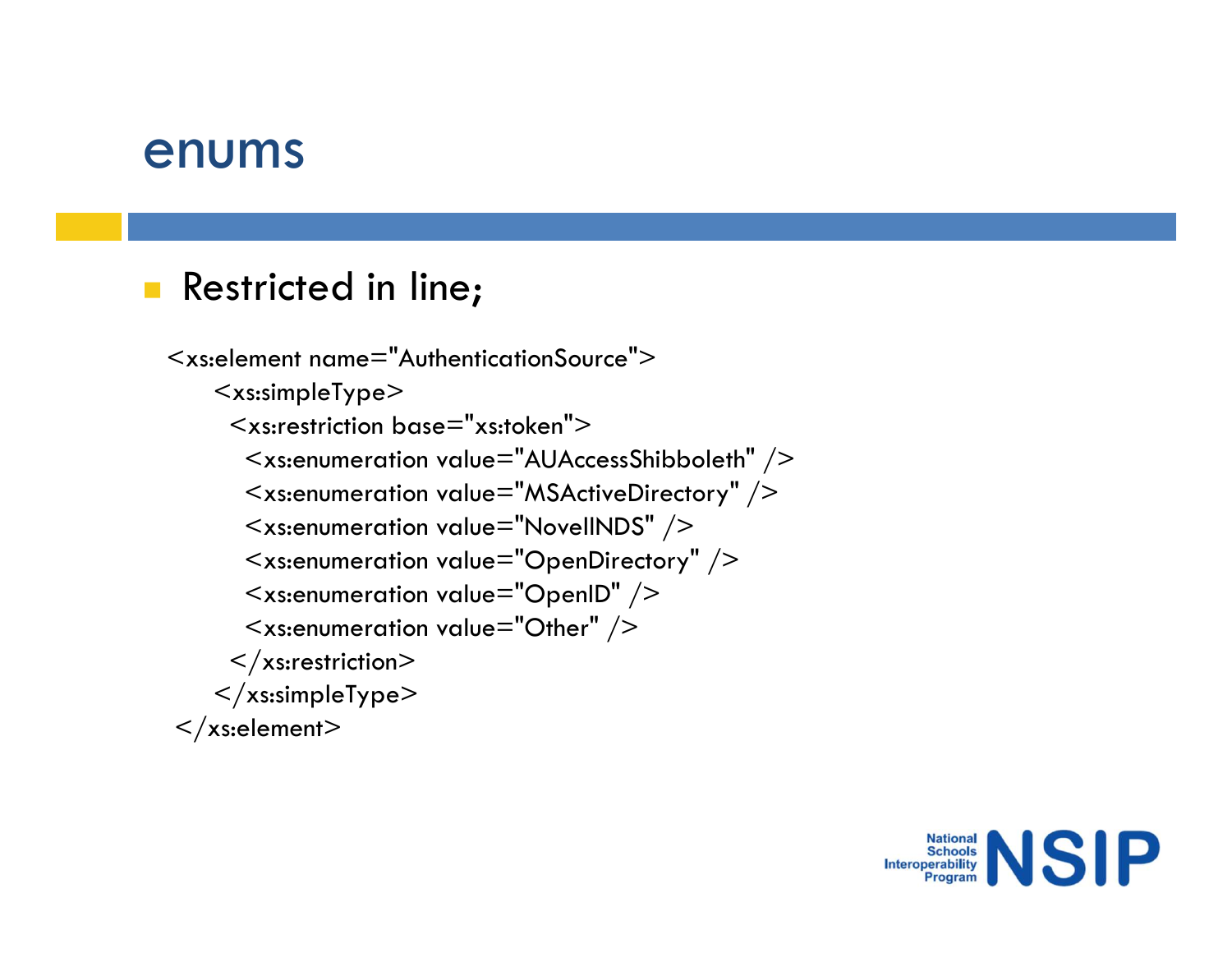#### Issue

- 
- **SAME:**<br>For most codesets and enums<br>**Formost codesets and enums**<br>Formost collow for additional values in payload **There is no way to allow for additional values in the** payload

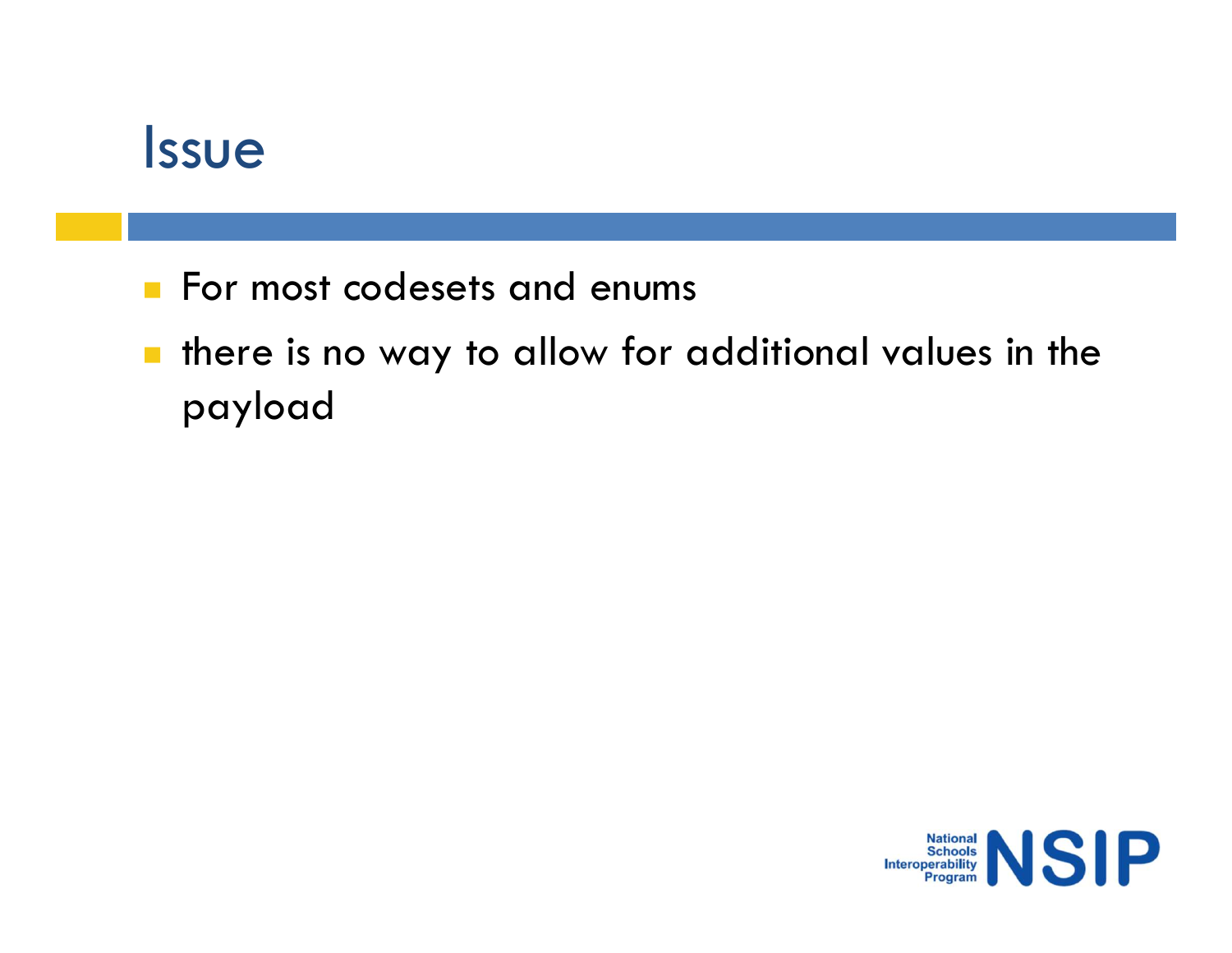#### Support in a minor release

- **No. 25 Vic DET were considering using** Upport in a minor release<br>Vic DET were considering using<br>SIF\_Extended\_Elements to support their need to<br>represent "legacy" values<br>Using that idea we propose adding a represent "legacy" values ■ Vic DET were considering using<br>SIF\_Extended\_Elements to support their need to<br>represent "legacy" values<br>■ Using that idea we propose adding a<br>"LocalCodeList" to every object<br>■ To support additional values for local code
- **Using that idea we propose adding a** "LocalCodeList" to every object
- enums

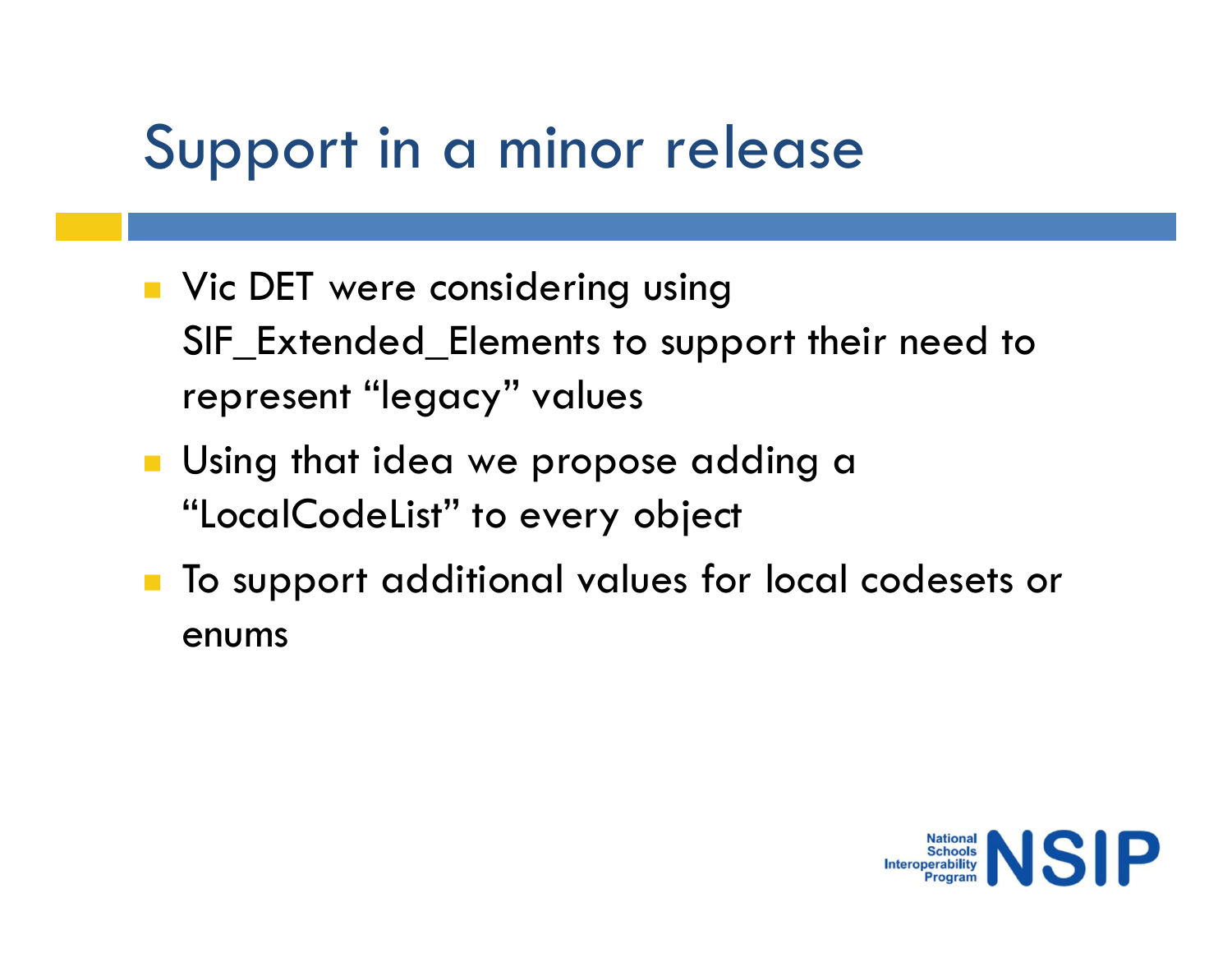#### LocalCodeList

■ Vic DETs example of representing "SerbiaAndMontenegro" could LocalCodeList<br>Vic DETs example of representing "SerbiaAndMontenegro" could<br>be represented for CountryOfBirth and CountriesOfCitizenship<br>as (note that listindex refers to the final list only); LocalCodeList<br>Vic DETs example of representing "SerbiaAndMontenegrable represented for CountryOfBirth and CountriesOfCitize<br>as (note that listindex refers to the final list only);<br>alCodeList><br>calCodels>

<LocalCodeList>

<LocalCode>

<LocalisedCode>0921</LocalisedCode>

<Description>Serbia Montenegro</Description>

<Element>StudentPersonal/PersonInfo/Demographics/CountryOfBirth</Element>

</LocalCode>

<LocalCode>

<LocalisedCode>0921</LocalisedCode>

<Description>Serbia Montenegro</Description>

<Element>StudentPersonal/PersonInfo/Demographics/CountriesOfCitizenship/CountryOfCitizenship</Element>

<ListIndex>1</ListIndex>

</LocalCode>

</LocalCodeList>

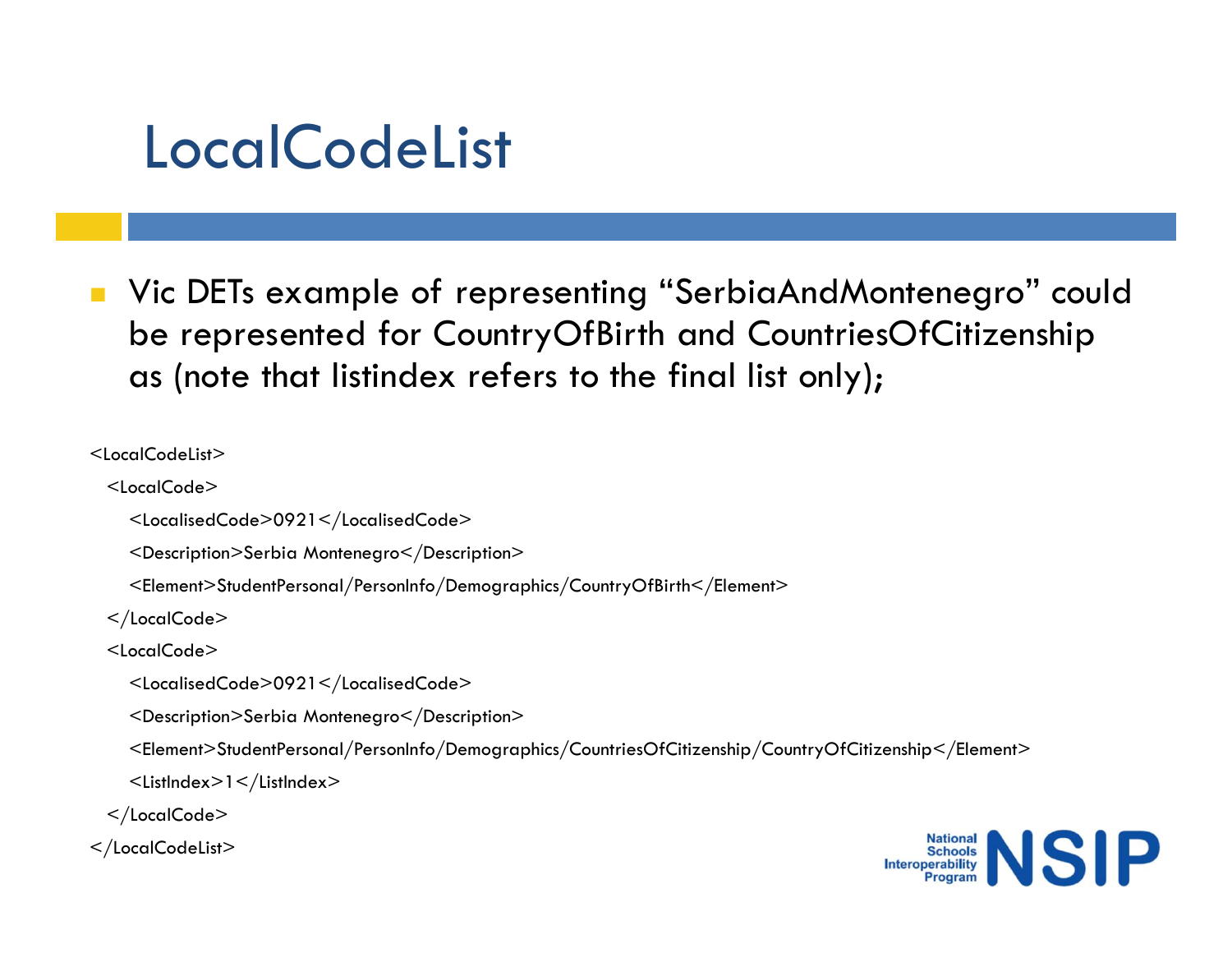## **LocalCodeList** LocalCodeList<br>
<!-- LocalCodeListType --><br>
<xs:complexType name="LocalCodeListType"><br>
<xs:sequence><br>
<xs:element name="LocalCode" maxOccurs="unbounded" type="Loc LocalCodeList<br><!-- LocalCodeListType --><br><xs:complexType name="LocalCodeListType"><br><xs:sequence><br><<xs:element name="LocalCode" maxOccurs="unbounded" type="LocalCo<br></xs:sequence> LocalCodeListType --><br>
<!-- LocalCodeListType --><br>
<xs:complexType name="LocalCodeListType"><br>
<xs:sequence><br>
<<xs:element name="LocalCode" maxOccurs="unbounded" type="l<br>
</xs:complexType><br>
</xs:complexType --><br>
<xs:complex LocalCodeListType --><br>
<xs:complexType name="LocalCodeListType"><br>
<xs:complexType name="LocalCodeListType"><br>
<xs:sequence><br>
<xs:element name="LocalCode" maxOccurs="unbounded" type="Local<br>
</xs:complexType><br>
</xs:complexTyp

<xs:sequence>

```
calCodeListType --><br>ocalCodeListType --><br>omplexType name="LocalCodeListType"><br><xs:element name="LocalCode" maxOccurs="unbounded" type="LocalCodeType"/><br>xs:selement><br>complexType><br>ocalCodeType -->
```

```
\langle x \ranglexs:sequence\langle x \rangle
```

```
\langle xs:complexType\rangle
```

```
<xs:sequence>
```

```
ocalCodeListType --><br>
s:sequence><br>
<xs:element name="LocalCodeListType"><br>
<xs:element name="LocalCode" maxOccurs="unbounded" type="LocalCodeType"/><br>
xs:sequence><br>
complexType ---><br>
s:sequence><br>
<xs:element name="LocalCodeT
ocalCodeListType --><br>
ssequence><br>
ssequence><br>
<xs:element name="localCode" maxOccurs="unbounded" type="localCodeType"/><br>
xs:sequence><br>
complexType --><br>
ssequence><br>
-<br>
ssequence><br>
<xs:element name="localisedCode" type="xs:t
ocalCodelistType --><br>
s:sequence><br>
s:sequence><br>
<xs:element name="LocalCode" maxOccurs="unbounded" type="LocalCodeType"/><br>
<xs:element name="LocalCodeType"><br>
ocalCodeType --><br>
s:sequence><br>
<xs:element name="LocalisedCode" 
omplexType name="localCodelistType"><br>
s:sequence><br>
<xs:element name="localCode" maxOccurs="unbounded" type="localCodeType"/><br>
x:sequence><br>
coalCodeType --><br>
omplexType name="localCodeType"><br>
s:sequence><br>
<xs:element name="
```

```
\langle x \rangles:sequence\langle x \rangle
```

```
</xs:complexType>
```
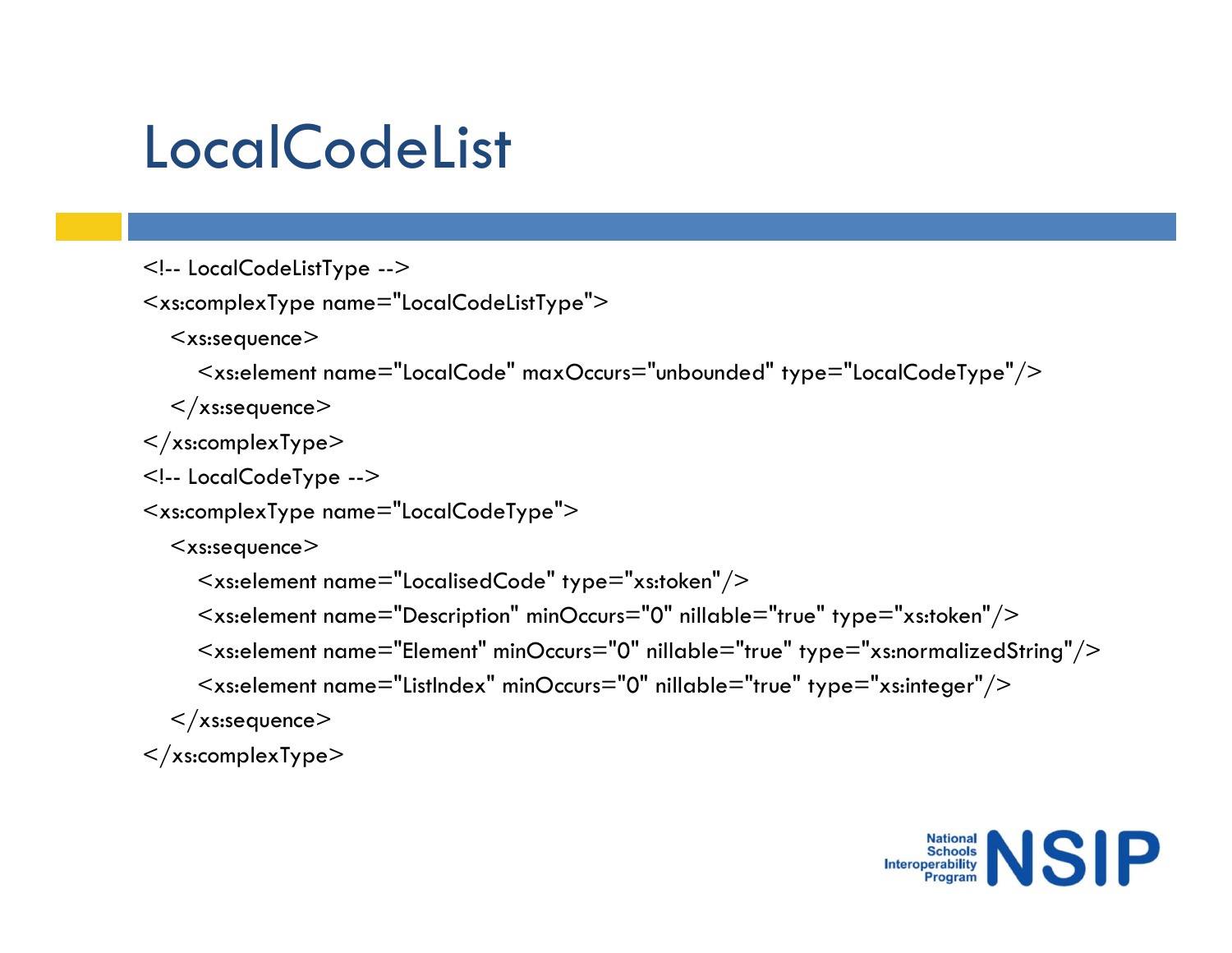#### **LocalCodeList**

- This would also work if we needed to extend an enum;
- **E.g. Identity/PasswordList/Password;**
- **Current possible values; MD5, SHA1, DES, TripleDES, RC2, AES,** RSA

```
<LocalCodeList>
```

```
<LocalCode>
```

```
<LocalisedCode>SHA-256</LocalisedCode>
           <Description>This is the algorithm to use here.</Description>
           <Element> PasswordList/Password[1]@Algorithm</Element>
           <ListIndex>1</ListIndex> 
</LocalCode>
```

```
</LocalCodeList>
```
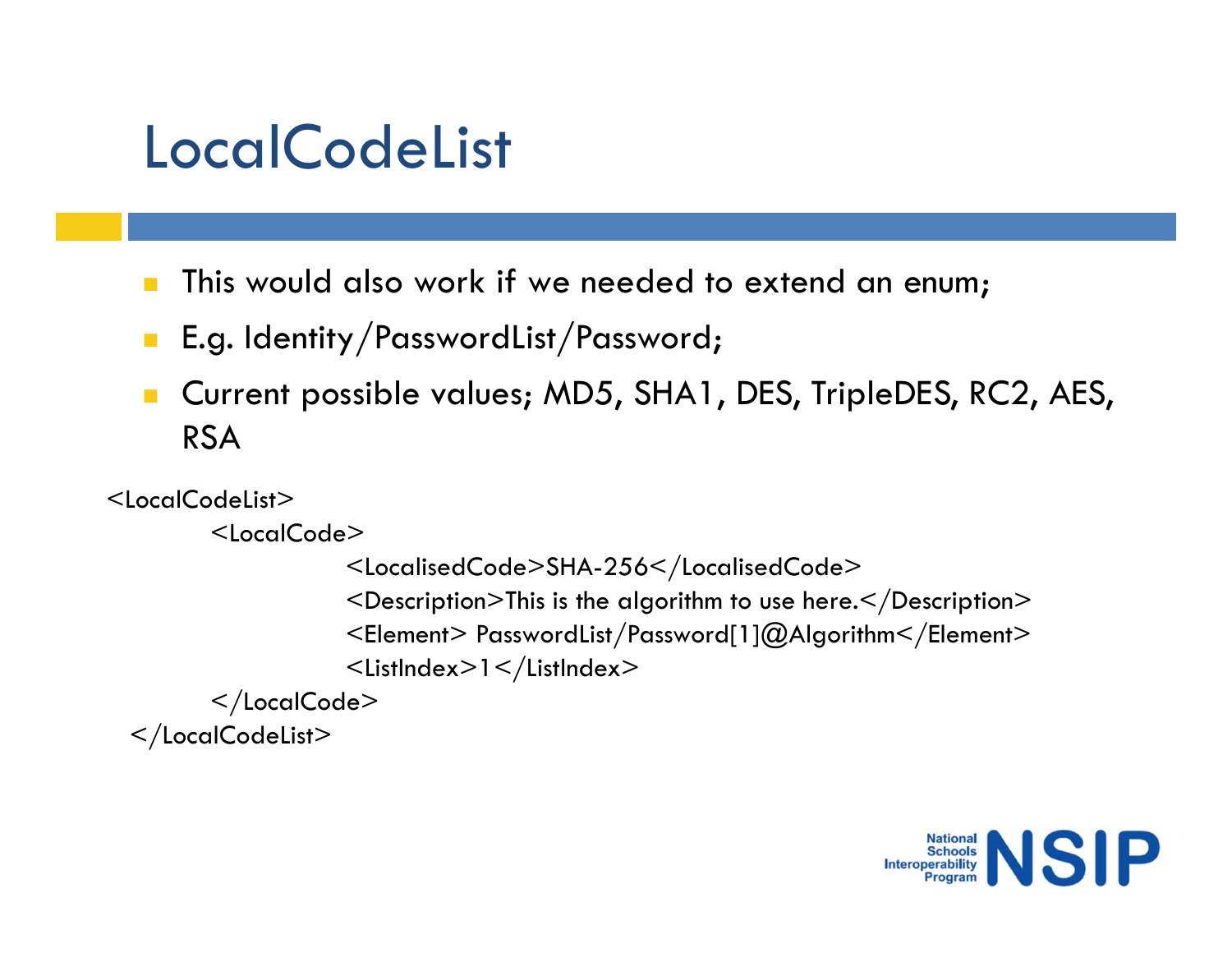#### **LocalCodeList**

LocalCodeList<br>- Where there are multiple lists – use full xPath for actual<br>- list element list element

<Element>

NAPStudentResponseSet/TestletList/Testlet[1]/ItemResponseList/ItemRe sponse[3]/SubscoreList/Subscore[4]/SubscoreType  $\langle$ Element $\rangle$